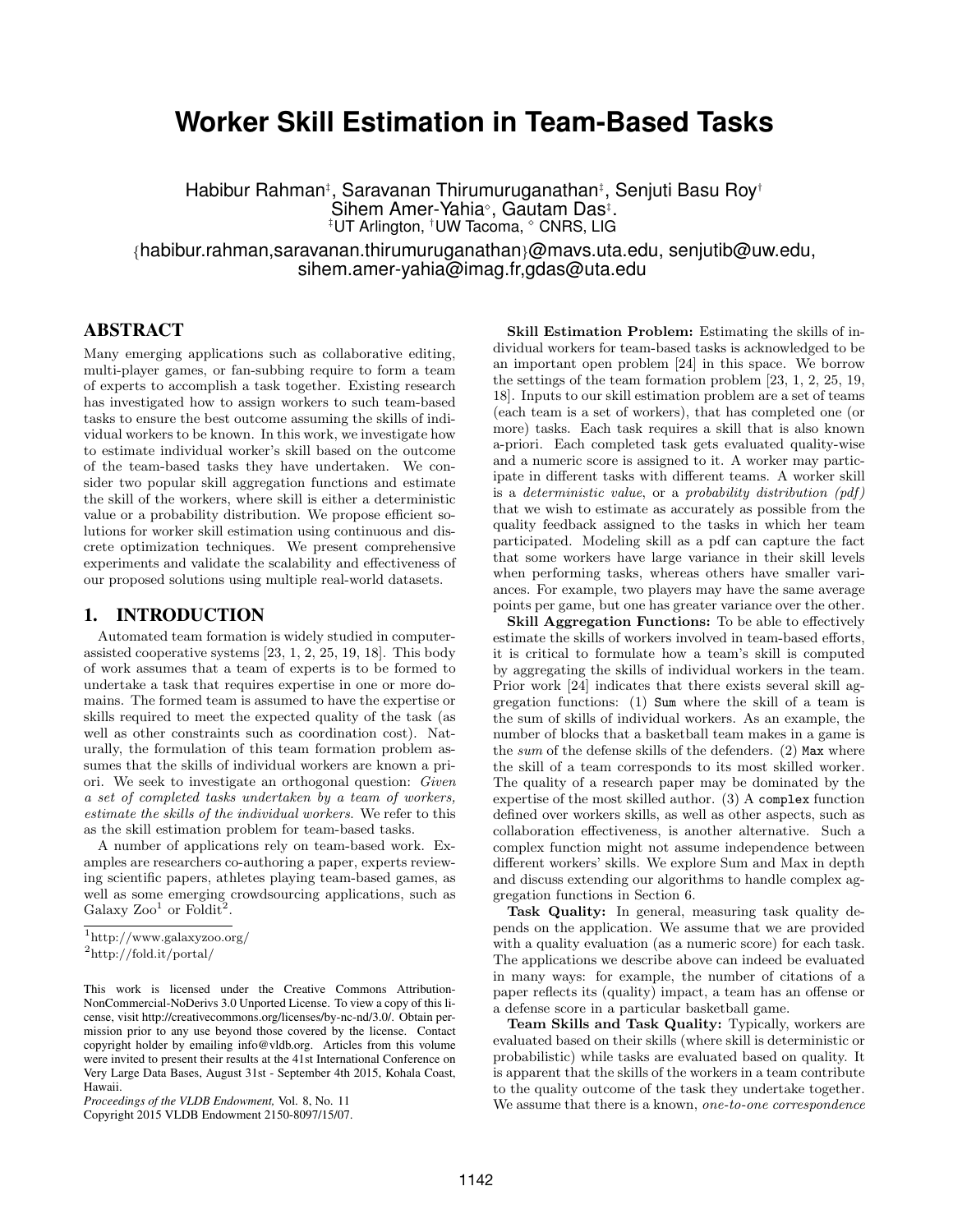between worker skills and task quality. In the basketball example, defense skills of workers provide defense score for the game, while offense skills give rise to an offense score.

Challenges: Even when the relationship between skill and quality is injective, i.e. one-to-one, there are number of challenges in solving the skill estimation problem. The key challenge comes from the fact that the quality evaluation reflects the aggregated skill of the entire team, while we seek to estimate the skill of individual workers. Proportionally allocating the final quality of a task among its constituent workers to estimate the skill of every worker, considering different tasks that she has undertaken, is non-trivial.

Our Approach: In this paper, we primarily focus on learning individual worker skills under Sum and Max aggregation functions. Our methods could be trivially extended to Min aggregation. Moreover, if dependency between the workers can be expressed in a linear fashion, our deterministic solutions can be extended to handle those scenarios as well. We defer more detailed discussion on this to Section 6. At a high level, our approach is based on computing the "distance" between the estimated skills of the individuals and the known quality of the completed tasks that they have undertaken, assuming a given skill aggregation function. We refer to this distance as error and quantify it using the  $\ell_2$  function, a common distance measure. Thereby, we formalize skill estimation as an optimization problem with the goal of minimizing error.

We start by considering deterministic skills. The Sum variant, Sum-Skill-D, is formalized as a continuous optimization problem while the Max variant, Max-Skill-D, is posed as a discrete optimization problems. We propose quadratic programming-based solutions for Sum and max-algebra[7, 3] based solutions for Max. We employ a similar optimization framework for skills described as a probability distribution function (pdf). Both variants, Sum-Skill-P for Sum and Max-Skill-P for Max, are designed to estimate the skill pdf of each worker such that the aggregated  $\ell_2$  error between the joint pdf, i.e., the team's skill, and that of the individual pdfs is minimized. For Sum-Skill-P (resp., Max-Skill-P), the pdf that represents the team skill is a joint pdf computed by taking the sum convolution (resp., max convolution) [4] of individual skill pdfs of the participants. The key challenge here is to be able to deconvolve the joint pdfs to estimate the individual pdfs accurately.

Finally, we present a comprehensive evaluation of our solutions using two real-world datasets and demonstrate that they indeed estimate the true skills of individual workers effectively and compare with several appropriate baseline algorithms. Additionally, we demonstrate that our solutions are scalable using large-scale synthetic data. In summary, we make the following contributions:

- Formalism: We formalize the problem of skill estimation for team-based tasks for different skill aggregations (Section 3).
- Solutions: We propose a comprehensive optimizationbased formulation considering both deterministic and probabilistic interpretations of skills. We propose principled solutions and present theoretical analyses (Sections  $4 \& 5$ ).
- Discussion & Experimental results: We conduct comprehensive experiments on multiple real-world datasets and a synthetic one that show that our algorithms are

|                | $u_1$ | $u_2$ | $u_3$ | quality |
|----------------|-------|-------|-------|---------|
| tı             |       |       |       |         |
| $\mathrm{t}_2$ |       |       |       |         |

Table 1: Task Assignment Matrix and Quality Evaluation Vector

accurate and efficient (Section 7). We discuss the extensions of the problems in Section 6.

# 2. APPLICATIONS OF TEAM-BASED TASKS

We now present a generic running example which will be used throughout the paper and motivate the two skill aggregation functions studied in the paper.

EXAMPLE 1. Running Example: Imagine a specific instance of the skill estimation problem where the following input is provided: A Boolean matrix, that represents which worker worked on which tasks (i.e., worker to task assignment matrix) and a vector that represents the evaluated quality of the two tasks (see Table-1). Our objective is to learn the skills of workers  $u_1, u_2, u_3$ .

Sum Skill Aggregation - Team-based sports: Consider a team-based activity such as Basketball where each player contributes to a game in multiple ways: attack players who together contribute to scores and defense players who together contribute to *blocks*. Naturally, the *scores* and blocks of a team are the sum of its individual worker's scores and blocks. Given available history of past games and their respective outcomes (scores and blocks), we intend to learn the skill of individual players in scores and in blocks.

Maximum Skill Aggregation - Research paper coauthorship: For a team of researchers co-authoring a paper, the qualitative outcome of the work is often driven by the most skilled (or experienced) researcher. Similarly, the quality evaluation of a paper could be modeled simply as the number of citations it gets within a given time period. As a concrete scenario, the number of citations that a database paper gets is an indicator of its technical quality. In this example, we intend to learn each co-author's skill (expertise) in the database area.

These two aggregation functions represent a wide range of team formation application scenarios [27, 13]. Further discussions on other skill aggregation is deferred to Section 6.

# 3. DATA MODEL AND FORMALISM

# 3.1 Data Model

**Workers:** We have a set  $\mathcal{U} = \{u_1, u_2, \dots, u_n\}$  of *n* available workers. For the NBA application, workers are players, whereas in the co-authorship application, workers are the authors.

Domains & Skills: We are given a set of skill domains  $D = \{d_1, d_2, \ldots, d_m\}$ . Skill domains are associated with both tasks and workers. We assume that each domain is independent and focus on estimating workers' skill per domain. For the NBA application, domains could be defense or attack and each player has a value for each domain (0 denotes no skill in a domain).

Our problem now simplifies to estimating a single skill per worker and invoking the estimation for each domain independently. We represent a worker skill as  $s^u$ . The skills of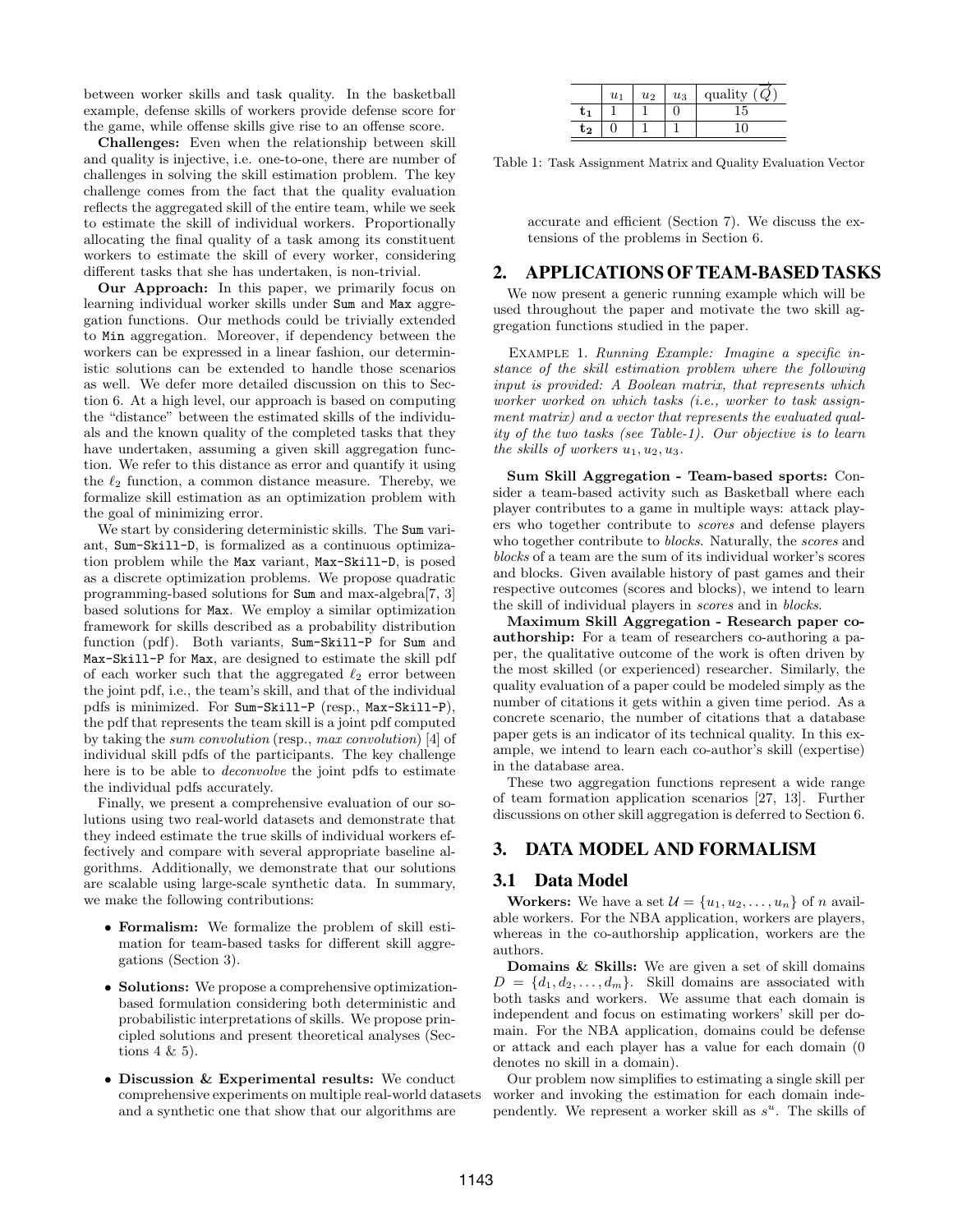all *n* workers are presented by a vector  $\overrightarrow{S}$ .  $s^u$  is either a deterministic value, or a probability distribution. The latter scenario assumes that some workers have large variance in their skill levels when performing tasks, whereas others have smaller variances. For example, in NBA two players may have the same average points per game, but one has greater variance over the other. Thus,  $s^u$  is a random variable and is represented by a probability distribution function (pdf). To simplify exposition, we assume that the skill pdf of a worker  $u$  is discretized across  $w$  possible range of values (i.e., buckets), where  $\sum_{w} Pr(s^u = w) = 1$ . Using Example 1, if the skill pdf of worker  $u_1$  (in the range of  $[0 - 15]$ ) is discretized using 3 equi-width buckets, the buckets may represent skill  $[0 - 5]$ ,  $[5 - 10]$ ,  $[10 - 15]$ .

**Team Based Tasks:** We assume a set  $\mathcal T$  of l completed team-based tasks. Each task involves a team of workers. For the NBA application, each game is a task, whereas for co-authorship, each research paper is a task.

**Teams or Groups:** A team or group  $\mathcal{G} \subseteq \mathcal{U}$  comprises of a set of workers from  $U$  who participate in a task together. A team  $\mathcal G$  undertaking a task t is referred to as  $\mathcal G^t$ .

Task Assignment Matrix: For each completed task  $t$ , we know the workers in  $\mathcal{G}^t$  who undertook t. This gives rise to the task assignment matrix  $A_{l \times n}$  (*n* workers and *l* tasks). Each cell  $a_{ij} \in \{0,1\}$  contains a binary value, where a 1 indicates that the  $i^{th}$  task was undertaken by the  $j^{th}$ worker, and 0 otherwise.

Task Quality Evaluation Vector: Each completed task  $t$  is assigned a continuous quality score. For all  $l$  tasks, we obtain a vector of length  $l$ ,  $\overrightarrow{Q}$ . For example, the quality of a team  $G$  in a game  $t$  could be measured as the total *scores* in that game. The number of citations could automatically reflect the quality of a published research paper.

# 3.2 Formalism

Next, we formalize different skill aggregation functions for team-based applications.

Additive (Sum) Skill Aggregation Model: In this model  $[24]$ , the performance of a team for a task t is computed as the sum of skills of the workers who undertook task t together. Formally, the skill of a team  $\mathcal{G}^t$  for task t, can be computed as:

$$
q^t = \sum_{u \in \mathcal{G}^t} s^u \tag{1}
$$

Team-based sports are popular examples of the additive skill aggregation model, where more workers add more value to the task. In the running example, the skill of team of workers  $u_1$  and  $u_2$  working on task  $t_1$  is  $(s^{u_1} + s^{u_2}) = 15$ .

Maximum (Max) Skill Aggregation Model: In this model [24], the team skill is dominated by the skill of the most skilled worker in the team. Formally, we have:

$$
q^t = \max_{u \in \mathcal{G}^t} s^u \tag{2}
$$

This model fits closely with creative tasks[27]. For example, a research work may require forming a team, where the quality is primarily dominated by the highest skilled researcher. In the running example, the skill of team  $(u_1, u_2)$ working on task  $t_1$  can be computed as max  $(s^{u_1}, s^{u_2}) = 15$ .

#### *3.2.1 Problem Definition*

Worker Skill Estimation: For each worker  $u, s^u$  needs to be computed considering all the tasks undertaken by  $u$ .

As a simple example, for the additive aggregation model, this gives rise to a system of linear equations, satisfying  $A \times \overrightarrow{S} = \overrightarrow{Q}$ , where the objective is to estimate  $\overrightarrow{S}$ .

In many scenarios, there may not be any feasible solution to a given problem instance. Consider our running example again under Max skill and assume that worker  $u_1$  also participated in task  $t_2$ . Now we can assign either skill value of 15 or 10 to her; either way, this does not produce a feasible solution (because  $A \times max(\vec{S})$  and  $\vec{Q}$  are not same). Therefore, we must estimate skill accuracy by measuring some error.

We relax our formulation into an inequality - i.e  $\mathcal{A} \times \overrightarrow{S} \preceq$  $\overrightarrow{Q}$ . Our objective is to estimate an optimal value for  $\overrightarrow{S}$  that satisfies all the inequalities, and has a small reconstruction error. For every task  $t$ , the reconstruction error is the difference between the estimated skills of  $\mathcal{G}^t$  and the given quality of  $t$ . The overall reconstruction error across all  $l$  tasks is deor  $\iota$ . The overall reconstruction error across an  $\iota$  tasks is denoted by  $\mathcal{E}(\vec{Q}, \mathcal{A} \otimes \vec{S})$ . Our optimization, therefore, is to

Minimize 
$$
\overrightarrow{Q} - A \otimes \overrightarrow{S}
$$
 (3)

The operator  $\otimes$  is  $\times$  for additive skill model and max for maximum skill aggregation model.

Reconstruction Error: Our problem is most aptly represented with one sided error [6] which assumes that the actual quality value of task  $t$  (i.e.,  $q<sup>t</sup>$ ) is never smaller than that of the estimated skills of the team that undertook  $t$ , for a given skill aggregation model. While this conservative approach may underestimate the true skill of a worker, it in turn provides better assignment of workers to future tasks, where the assigned workers will necessarily surpass the minimum skill requirement of the tasks. On the other hand, two sided error may overestimate worker's skill, which may lead to poor task assignment, because the true skill of a worker is actually smaller than what is estimated. Formally, one sided error could be specified as  $\overline{Q} - A \times \overline{S}$  and we require this expression to be non-negative. Considering one sided error, operator  $\preceq$  only represents  $\leq$  between the left and the right hand side of the above equation.

Error Functions: Recall that we compute the reconstruction error  $\mathcal{E}(\vec{Q}, A \otimes \vec{S})$  between two vectors,  $\vec{Q}$  and  $\mathcal{A} \otimes \overrightarrow{S}$  by measuring their distance or norm. The distance between two vectors  $\overrightarrow{V}$  and  $\overrightarrow{V}'$  could naturally be computed using several norms. We focus on  $\ell_2$  and note that our solution framework requires simple adaptation for  $\ell_1$  and  $L_\infty$ .  $\ell_2$  norm:  $\|\vec{V} - \vec{V'} \|_2 = \sqrt{\Sigma_k (v_k - v'_k)^2}$ . As an example, for our running example, if  $\mathcal{A} \otimes \overrightarrow{S}$  is a vector  $(9, 10)^T$  for two tasks and  $\vec{Q}$  is  $(15, 10)^T$ , the reconstruction error is  $\mathcal{E}(\vec{Q}, \mathcal{A} \otimes \vec{S}) = \sqrt{(9-15)^2 + (10-10)^2} = 6$ 

**Selecting Optimal**  $\overrightarrow{S}$ : In an over-determined system [5], where there are more tasks than workers, there may not be any feasible solution. Our objective in this case is to identify a solution that has the smallest  $\ell_2$  reconstruction error. For an under-determined system [5], there are more workers than tasks. In this scenario, there may be many feasible solutions and the objective is to select one of them that minimizes some prior function. The most common approach is to use MaxEnt or principle of Maximum Entropy [15] for such scenarios. We explore the former in depth (which is realistic for our applications) and defer the latter to future work.

Optimization Problems: Formally, given a task assignment matrix A and task quality estimate  $\vec{Q}$ , where,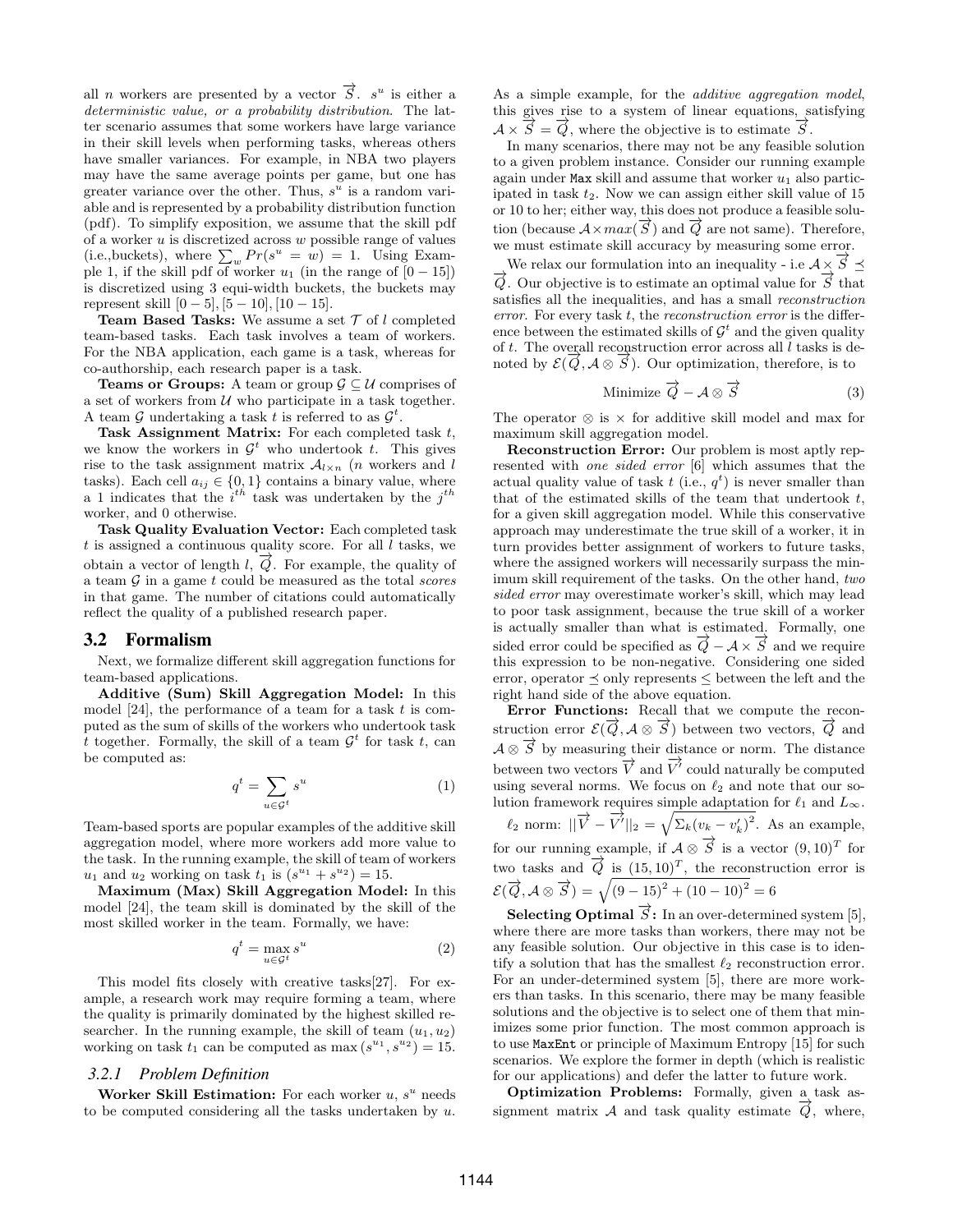$\mathcal{A} \times \overrightarrow{S} \leq \overrightarrow{Q}$ , estimate  $\overrightarrow{S}$  (where  $s^u$  is the skill of worker u in this vector) that minimize:

PROBLEM 1. Sum-Skill-D  $\mathcal{E}(\overrightarrow{Q}, A \times \overrightarrow{S})$ , where s<sup>u</sup> is deterministic.

PROBLEM 2. Sum-Skill-P  $\mathcal{E}(\overrightarrow{Q}, \mathcal{A} \times \overrightarrow{S})$ , where s<sup>u</sup> is a discrete pdf.

PROBLEM 3. Max-Skill-D  $\mathcal{E}(\overrightarrow{Q}, A \times max(\overrightarrow{S}))$ , where  $s^u$ is deterministic.

PROBLEM 4. Max-Skill-P  $\mathcal{E}(\overrightarrow{Q}, A \times max(\overrightarrow{S}))$ , where  $s^u$ is a discrete pdf.

# 4. SUM-SKILL

We consider the first skill aggregation function - Sum where the team skill corresponds to the sum of its members.

## 4.1 Sum-Skill-D

For the deterministic case, the skill of each worker  $u$  (i.e.  $s^u$ ) corresponds to an unknown variable. Given a task t, the skill of a team is the sum of its individual workers who undertook it -  $\sum_{u \in t} s^u$ . This expression is upper-bounded by the qualitative skill assigned to the task. Formally, each task t completed by team  $\mathcal{G}^t$  corresponds to an inequality

$$
\sum_{u \in \mathcal{G}^t} s^u \le q^t \tag{4}
$$

Sum naturally lends itself to formulating skill estimation as a system of linear inequalities as follows:

$$
\mathcal{A} \times \overrightarrow{S} \leq \overrightarrow{Q} \tag{5}
$$

Running Example: The example from Section 3.1 can be formalized as a set of constraints, such as:

$$
s^{u_1} + s^{u_2} \le 15; \qquad s^{u_2} + s^{u_3} \le 10; \qquad lb \le s^u \le ub
$$

where *lb* and *ub* are problem specific lower and upper bounds for the skill of workers. The above inequalities are trivially satisfiable by setting all entries of  $\overrightarrow{S}$  to 0. In order to obtain realistic values, we need to design an optimization formulation based on how close the current assignment is to the qualitative assignment provided by the domain expert, i.e., by minimizing the reconstruction error.

 $\ell_2$  Reconstruction Error: We use  $\ell_2$  measure that computes the Euclidean distance between  $\vec{Q}$  and  $A \times \vec{S}$ . If the linear inequalities are indeed equalities, this would reduce to linear least squares [16]. Due to inequalities and additional constraints this becomes a constrained least square problem. Specifically, our formulation has a quadratic objective and linear constraints - which we model as a quadratic programming problem with linear constraints. This variant is a known instance of convex optimization [29].

The corresponding optimization problem is formalized as

minimize 
$$
\sqrt{\sum_{t} e_t^2}
$$
  
\nsubject to  $q^t - (\overrightarrow{A_t} \times s^u) \ge e_t, \forall u \in \mathcal{G}^t$   
\n $lb \le s^u \le ub$  (6)

where *lb* and *ub* are problem specific lower and upper bounds for the skill of workers. Specifically, our problem corresponds to a *box-constrained* least squares as the solution

vector must fall between known lower- and upper-bounds. The solution to this problem can be categorized into activeset or interior-point methods. The active-set based methods construct a feasible region, compute the corresponding active-set, and use the variables in the active constraints to form an alternate formulation of least square optimization with equality constraints [29]. The interior-point methods encode the convex set (of solutions) as a barrier function. Quasi-Newton methods are then used to optimize this function. Using our running example, the estimated skill vector of workers are  $\langle 9.0014, 5.994, 4.0031 \rangle$  with  $\ell_2$  error of 0.

Complexity: Both the active-set and interior-point methods are very efficient and run in polynomial time [5]. The worst case complexity for computing constrained least squares (by using generalized singular value decomposition) is  $O(n^2l+$  $n^3$ ) [5]. In practice, iterative algorithms often return the solution within a small number of iterations [5].

#### 4.2 Sum-Skill-P

We now describe the skill estimation problem considering skill of a worker  $u$ , i.e.,  $s^u$  as a probability distribution function (or simply a pdf) that is unknown to us. It can be any arbitrary distribution, which is discretized over a set of w possible range of values (each range is a bucket) that the pdf can take. While such discretization may introduce error in the overall calculation, there are no efficient alternatives that can handle any arbitrary pdf.

If there is only a single task in the task assignment matrix  $A$ , we intend to produce the skill pdfs of the workers such that the joint pdf of quality of the assigned team is as close as possible to the obtained quality. However, the task assignment matrix contains many tasks with (possibly) different quality and a worker has typically undertaken many tasks. Thus, we need to estimate the skill pdfs of the workers such that the  $\ell_2$  error across all the tasks is minimized. The quality of each completed task  $(q<sup>t</sup>)$  by a team is known and performed by taking the Sum of individual worker's skill pdfs. As we describe below, this step is akin to taking the Sum-convolution of the individual skill pdfs of the workers to compute the joint skill pdf of the team. However, we do not know these individual skill pdfs - rather, only the quality of each team as a whole (i.e., the  $q^t$ 's) are available at our disposal. The challenge is to be able to estimate the individual skill pdfs from these  $q^t$ 's (in other words, deconvolve the  $q^t$ s to generate the individual skill pdfs) such that the error is minimized. Moreover, the one-sided error constraints must also be respected. More specifically, we need to perform the following three necessary transformations for that.

(1) Computing skill pdf of a team: When each worker's skill in a team  $\mathcal{G}^t$  who undertakes task t is a pdf, the quality of the team  $\mathcal{G}^t$  is also a pdf. We assume the independence of workers' skill, i.e., the skill of a worker does not improve/degrade due to the presence of certain fellow workers. For Sum skill, the joint pdf of the team's skill (or quality) (e.g., multiparty online games) could be computed using Sum-Convolution of the individual skill pdfs. The definition of Sum-Convolution of two pdfs is adapted from prior work [4] and is given below. A simple example of the joint skill distribution using Sum-aggregation (i.e., Sum Convolution) is presented in Figure 1(a) (further described in  $(2)$ ), considering two skill pdfs after appropriate discretization. In general, Sum-Convolution of an arbitrary number of M pdfs can be computed by performing a sequence of  $M-1$ Sum-convolutions, first convolving the first and the second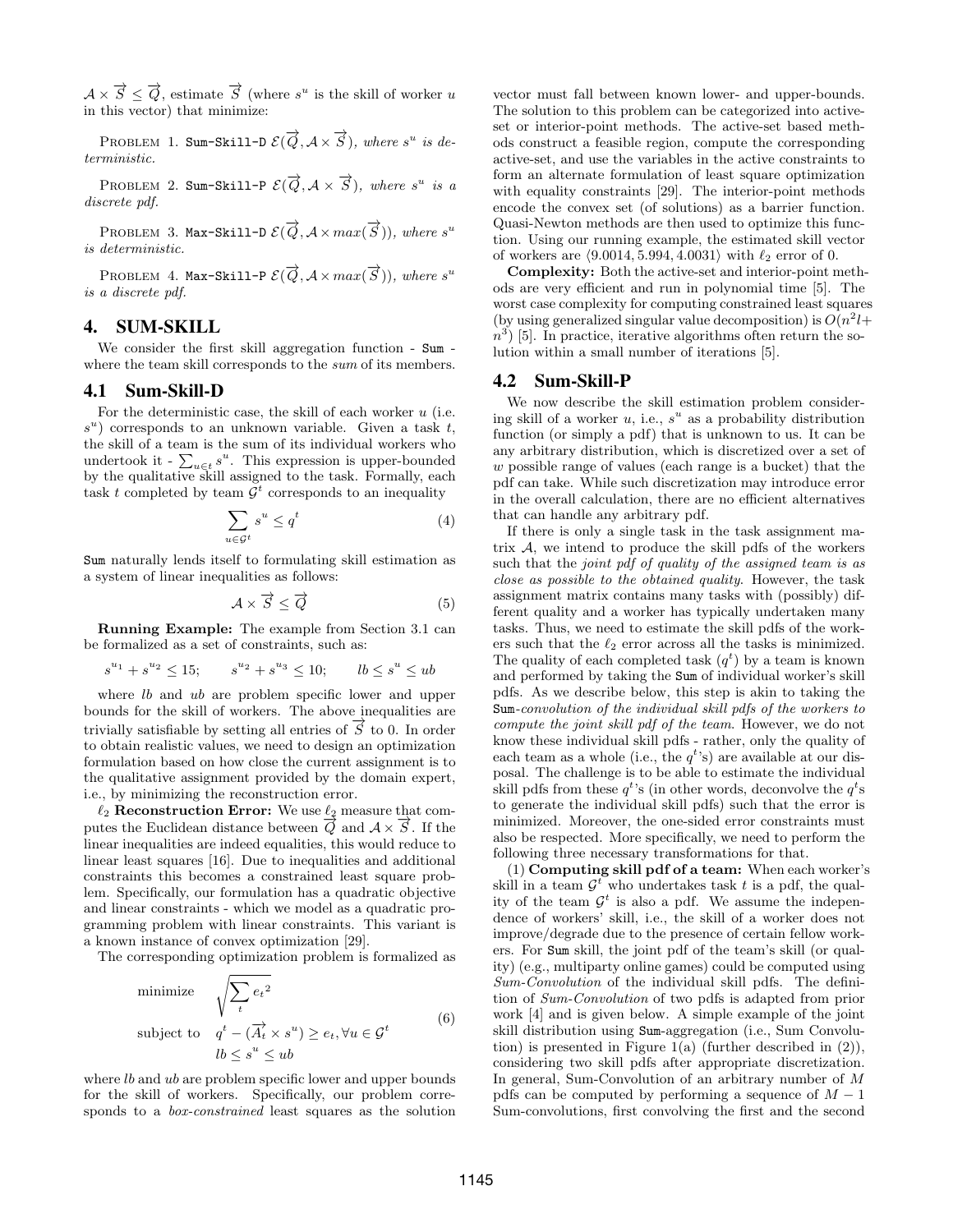pdfs, then convolving the resultant pdf with the third pdf, and so on.

DEFINITION 1 (SUM-CONVOLUTION OF DISTRIBUTIONS). Assume that  $f(x)$ ,  $g(x)$  are the pdfs of two independent random variables X and Y respectively. The pdf of the random variable  $X + Y$  (the sum of the two random vari- $\int_0^x f(z)g(x-z)\,dz.$ ables) is the convolution of the two pdfs:  $*(\{f, g\})(x) =$ 

(2) Representing  $q^t$  as a pdf: The quality of task t,  $q<sup>t</sup>$ , a deterministic value, should also be represented as a pdf. Consider Example 1 (Section 2) and notice that  $q^{t_1} =$ 15. If  $u_1$  and  $u_2$  have worked in task  $t_1$ , without any prior information, the skill of both workers  $s^{u_1}$  and  $s^{u_2}$  can range between  $[0, 15]$ . While the task quality can be between  $[0 -$ 30], we know that it has a skill of 15. Therefore, the resultant pdf is between [0, 30], yet only the skill value of 15 has a probability of 1, and all other skill values have probability of 0. We translate the deterministic quality of each completed task to a pdf and discretize involving  $w$  equi-width buckets: for  $t_1$ , these buckets are  $[0 - 10]$ ,  $[10 - 20]$ ,  $[20 - 30]$ , where only the second bucket is associated with a probability of 1 (as it contains 15).

(3) One sided error: Unlike the deterministic case, where one can easily specify one sided error constraints, such as,  $s^{u_1} + s^{u_2} \leq 15$ , there is no obvious easy way to specify such *hard constraints*, when each  $s^u$  is a pdf. Therefore, we ensure that the *probability that the joint pdf*  $s^{u_1} + s^{u_2}$ is larger than 15 is smaller than a predefined threshold,  $\lambda$ . i.e.,  $Pr(s^{u_1} + s^{u_2} > 15) \leq \lambda$ . By controlling the value of  $\lambda$ , we can tune these constraints in a flexible manner. Since the skill pdf of each worker is discretized over a set of  $\boldsymbol{w}$ different ranges, we can still use  $\ell_2$  distance to compute the difference or error between the joint pdf (represented using Sum-Convolution) and the pdf that represents the obtained quality [9].The corresponding optimization problem is,

minimize 
$$
\sqrt{\sum_{t} (q^t - (\overrightarrow{A}_t \times s^u))^2}
$$
 (7)

The constraints are to be set up such that the pdfs of the workers satisfy the probability axioms as well as the one-sided error constraints, such as.

$$
Pr(\sum_{u \in t} s^u > q^t) \le \lambda \qquad \forall t
$$

$$
\sum_{w} Pr(s^u = w) = 1 \qquad \forall u.
$$

If skill pdf a worker is represented involving  $w$  buckets, then, each skill pdf is associated with  $w$  unknown variables. Table 2 shows the various pdfs that are associated with Example 1, if each of the pdfs are discretized using  $3 (w = 3)$ buckets. Without loss of generality, imagine variables (unknowns)  $p_i^u$  represent the probability of the *i*-th skill bucket of  $s^u$  (for skill of  $u_1, p_1^{u_1}, p_2^{u_1}, p_3^{u_1}$  are  $[0-5]$ ,  $[5-10]$ ,  $[10-15]$ , respectively). Also, let  $p_i^{\bar{t}}$  (known) represent the probability of the *i*-th skill bucket of  $q^t$  (for  $q^{t_1}$ , [0-10], [10-20], [20-30] are represented using  $p_1^{t_1}, p_2^{t_1}, p_3^{t_1}$  respectively, where,  $p_2^{t_1} =$ 1).

The challenge in solving the optimization problem is estimating these variables (in other words, deconvolve the  $q^t$ s to generate the individual skill pdfs) such that they minimize

| $\operatorname{pdf}$ | range                            | known/unknown |
|----------------------|----------------------------------|---------------|
| $s^{u_1}$            | $[0-5]$ , $[5-10]$ , $[10-15]$   | all unknown   |
| $s^{u_2}$            | $[0-5]$ , $[5-10]$ , $[10-15]$   | all unknown   |
| $s^{u_3}$            | $[0-5], [5-10], [10-15]$         | all unknown   |
| $a^{t_1}$            | $[0-10]$ , $[10-20]$ , $[20-30]$ | all known     |
| $a^{t_2}$            | $[0-10]$ , $[10-20]$ , $[20-30]$ | all known     |

Table 2: Discretized pdfs using 3-equi-width histograms for Example 1

the  $\ell_2$  error. For our running example, just considering the second bucket of  $q^{t_1}$  ([10−20], where the probability mass is 1), we need to set up the variables such that the probability that the sum of  $s^{u_1} + s^{u_2}$  to be in  $[10 - 20]$  is as high as possible. This can be done by computing the probability, when  $s^{u_1} = [5 - 10] \& s^{u_2} = [5 - 10]$ , or  $s^{u_1} = [0 - 5] \& s^{u_2} =$  $[10 - 15]$ , or  $s^{u_1} = [10 - 15] \& s^{u_2} = [0 - 5]$ . Therefore, the corresponding formulation is to solve and minimize for

$$
\big(p_2^{t1}-\{p_2^{u1}*p_2^{u2}+p_1^{u1}*p_3^{u2}+p_3^{u1}*p_1^{u2}\}\big)^2
$$

It is easy to notice that even for the toy example that involves only two workers per task, such a formulation gives rise to a quartic polynomial (degree of 4). For the general case, the degree of the resultant polynomial could be of the order  $n$ . Solving such functions optimally is thus prohibitively expensive. We resort to a hill climbing based efficient heuristic solution, as a viable alternative.

Heuristic Algorithm: We design a hill climbing based heuristic algorithm that uses random restarts. We start with a pdf for each  $s^u$  (uniform in our case in lack of any prior knowledge) and the overall objective function value (i.e.,  $\ell_2$ ) error) is computed. In a single iteration, this algorithm selects one of the workers  $u$  at random and updates its pdf by a small value  $\delta$ . Notice that, since the pdf of each worker is discretized using  $w$  buckets, this step corresponds to randomly choosing one of the w buckets and increasing (or decreasing) the probability of it by  $\delta$ , while readjusting the other buckets uniformly to keep the probability mass to 1. As an example, for  $u_1$ , if  $w = 3, \delta = 0.2$ , and the first skill bucket  $(p_1^{u_1})$  of the initial uniform distribution  $(p_1^{u_1})$  $(0.33, p_2^{u_1} = .33, p_2^{u_1} = .34)$  of  $s^{u_1}$  is being increased, then the adjusted pdf of  $s^{u_1}$  will be,  $p_1^{u_1} = 0.53, p_2^{u_1} = .23, p_2^{u_1} = .24$ . With the modified pdf of  $u$ , it recomputes the objective function value and takes this change, if the error is further reduced. This process continues until no change can be found to improve the error. The solution is then said to be "locally optimal". With random restart, the algorithm performs hill-climbing iteratively, each time with a random initial condition and the best solution is kept at the end as the final solution. The various restarts increase the likelihood of finding "global optima". Our algorithm discovers the global optima on Example 1 and produces the following 3 distributions,  $s^{u_1} = [0, 0, 1], s^{u_2} = [1, 0, 0], s^{u_3} = [0, 1, 0].$ 

Complexity: The exact asymptotic form is hard to derive, as that depends on how fast it reaches the local optima in a given iteration. Our experimental results indicate that the solution converges within a few minutes most of the time even for a large scale dataset.

## 5. MAX-SKILL

We now describe our solution for the maximum skill aggregation function Maximum (or simply Max). Under Max, the skill of a team corresponds to that of its most skilled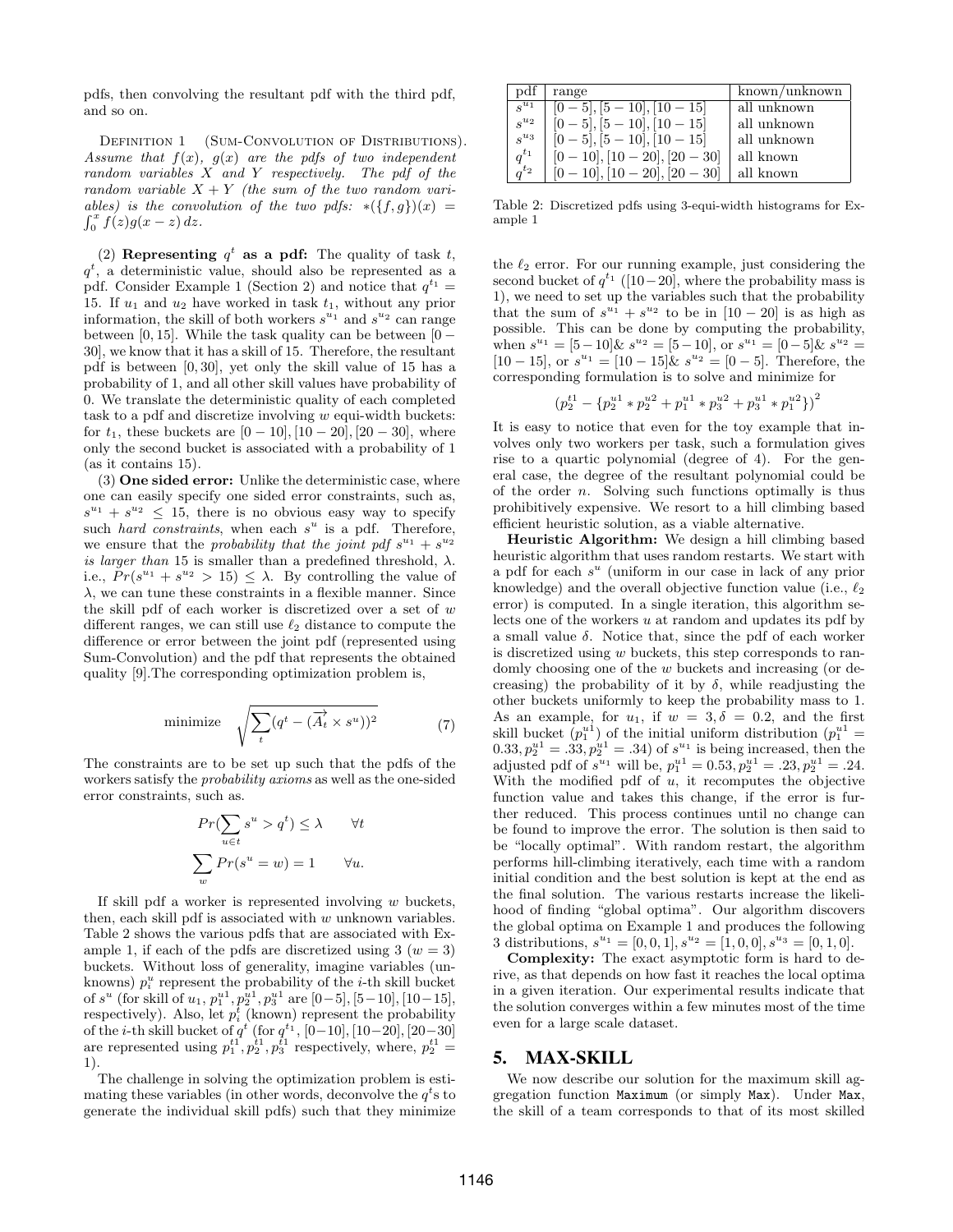

Figure 1: An example joint pdf after, (a) Sum aggregation using Sum-Convolution (b) Maximum aggregation using Max-Convolutions. In fact, our objective is to learn the individual skill pdfs, given  $q^t$ .

member and the problem of estimation individual skills becomes a discrete optimization problem. As before, we first describe the deterministic solution, and then illustrate the probabilistic case.

# 5.1 Max-Skill-D

Before we describe our solution, we explain the correspondence between our problem and a mathematical algebraic theory Max-Plus Algebra [7, 3], which has been developed to solve a number of discrete optimization problems.

## *5.1.1 Overview of Max-Algebra*

Traditionally, Max (or Max-Plus) Algebra provides techniques for solving non-linear problems that could be specified in the form of linear problems, when arithmetic addition is replaced by a maximum operation, and arithmetic multiplication is replaced by addition [7, 3]. Further, the inverse of a number is equivalent to its negation and  $\infty$  is denoted by  $\epsilon$ . Using mathematical notations, the key max-algebraic equations are given below:

$$
a \oplus b = \max(a, b)
$$
  $a \otimes b = a + b$   $a^{-1} = -a$   
 $a \oplus \epsilon = a$   $a \otimes \epsilon = \epsilon$ 

Almost all linear algebraic operations could be derived in the context of max algebra. Specifically, the matrix-vector multiplication required for solving a system of (in)equalities can be specified as:

$$
A \otimes b = \sum_{k}^{\otimes} a_{i,k} \otimes b_k = \max_{k} (a_{i,k} + b_k)
$$
 (8)

Intuitively, the system of inequalities  $A \otimes x \leq b$  can be interpreted as

$$
(a_{11} \otimes x_1) \oplus (a_{12} \otimes x_2) \oplus \ldots \oplus (a_{1n} \otimes x_n) \leq b_1
$$
  
...  

$$
(a_{l1} \otimes x_1) \oplus (a_{l2} \otimes x_2) \oplus \ldots \oplus (a_{ln} \otimes x_n) \leq b_l
$$

Using the standard linear algebraic notation, this is equivalent to solving the system of linear inequalities:

$$
\max\{(a_{11}+x_1), (a_{12}+x_2), \dots, (a_{1n}+x_n)\}\leq b_1
$$
  
 
$$
\dots
$$
  
 
$$
\max\{(a_{l1}+x_1), (a_{l2}+x_2), \dots, (a_{ln}+x_n)\}\leq b_l
$$

If this system of inequalities has a solution, then we can see that it must satisfy the following set of inequalities:

$$
x_1 \leq \min\{(b_1 - a_{11}), (b_2 - a_{21}), \dots, (b_l - a_{l1})\}
$$
  
...  

$$
x_n \leq \min\{(b_l - a_{1n}), (b_2 - a_{2n}), \dots, (b_l - a_{ln})\}
$$

The candidate solution that we derive this way is called the principal solution [7, 3], using Equation 9.

$$
\overline{x_i} = \left(\max A_{i,j} \otimes (b_i)^{-1}\right)^{-1} = \min\{b_i \otimes a_{ij}^{-1}\}\qquad(9)
$$

## *5.1.2 Proposed Solution*

Considering Max, we however have slightly different formulations than in Max-Algebra. Given a task  $t$  which is undertaken by group  $\mathcal{G}^t$ , we intend to estimate the skills of the workers to minimize,  $q^t$  – max  $(\overrightarrow{A}_t \times s^u) \geq e_t, \forall u \in \mathcal{G}^t$ . For our running example, this gives rise to the following set of constraints:

 $\max(s^{u_1}, s^{u_2}) \le 15; \quad \max(s^{u_2} + s^{u_3}) \le 10; \quad lb \le s^u \le ub$ 

where  $lb$  and  $ub$  are problem specific lower and upper bounds for the skill of workers. Even though, the operator inside  $\max(\overrightarrow{A_t} \times s^u)$  is a multiplication (instead of an addition in the traditional max-algebra), the techniques proposed in Max-Algebra leaves enough intuition behind to design a solution for our problem considering one sided error. Algorithm 1 presents the pseudo-code.

|  |  | Algorithm 1 Algorithm for Max-Skill-D |
|--|--|---------------------------------------|
|--|--|---------------------------------------|

1: Input:  $\mathcal{A}, \overrightarrow{Q}$ 

2: Replace 1 and 0 in  $\mathcal A$  to 0 and  $\epsilon$  respectively

- 3: Construct system of linear inequalities  $\mathcal{A} \otimes \overrightarrow{S} \leq \overrightarrow{Q}$
- 4: Compute principal solution vector  $\overrightarrow{S}$  using Equation 9  $\frac{5}{5}$ : return  $\overrightarrow{S}$

In particular, consider our running example and notice that we can adapt the principal solution technique to form the following inequalities, based on the aforementioned constraints.

$$
s^{u_1} \le \min(15) = 15 \qquad s^{u_2} \le \min(15, 10) = 10
$$
  

$$
s^{u_3} \le \min(10) = 10
$$

Max becomes computationally much harder when two sided error is considered. Exploration of two sided error for max skill aggregation is deferred to future work.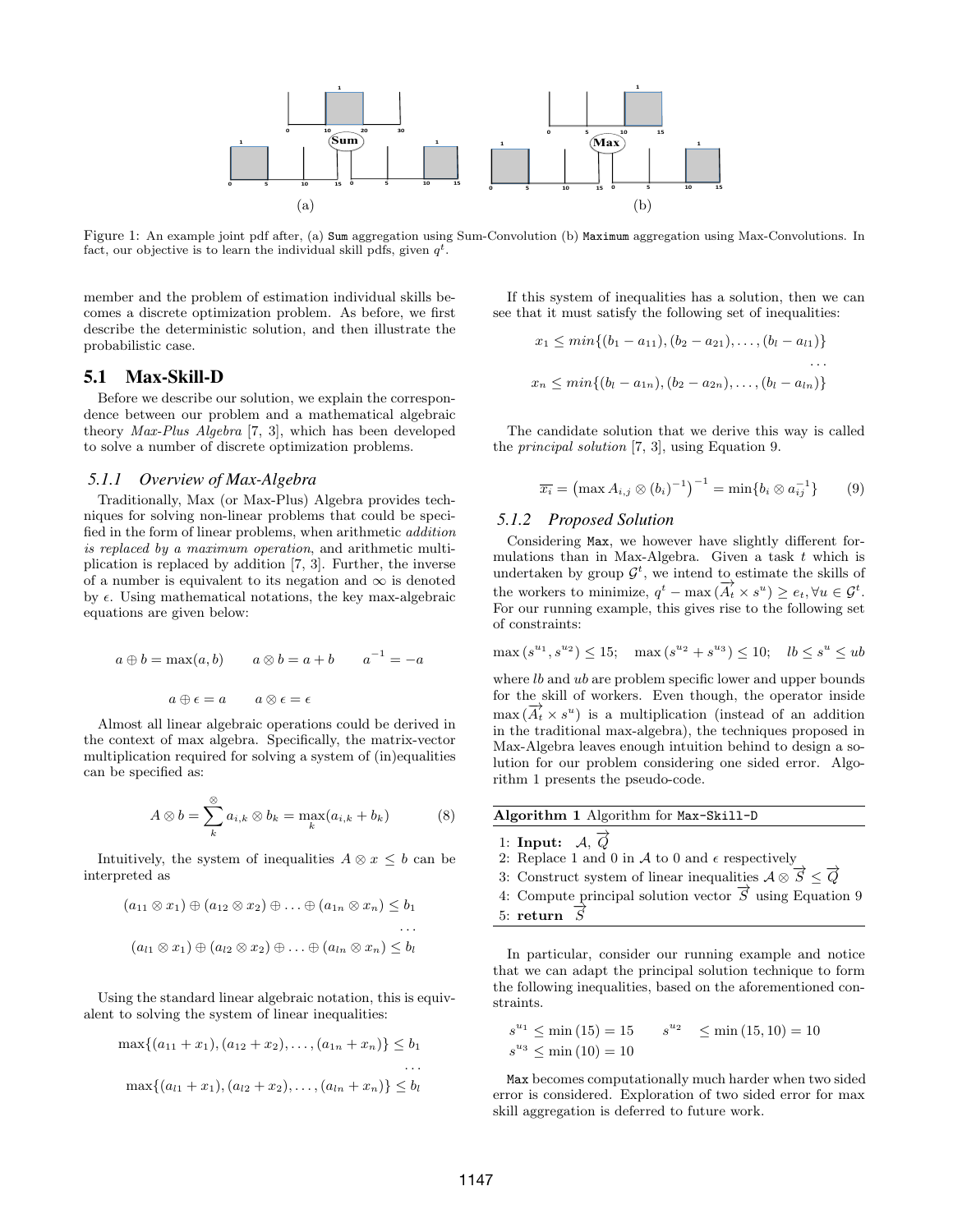Lemma 1. The principal solution vector is a valid solution to the system of inequalities for the max skill aggregation problem Max.

PROOF. (Sketch): Once we express the maximum skill aggregation using the system of inequalities, the proof directly follows from [7, 3].  $\square$ 

Lemma 2. The principal solution vector minimizes the reconstruction error for  $\ell_2$  for one sided error.

PROOF. (sketch): The principal solution vector outputs a feasible region for each variable (each variable corresponds to a worker's skill in the given domain). A detailed proof in [8] shows that how the proposed solution minimizes  $\ell_{\infty}$ norm. Extending it to  $\ell_2$  is trivial.  $\Box$ 

Time Complexity: The principal solution could be computed by a single pass over the matrix A and  $\overline{Q}$ . The running time is dominated by the dimension of matrix  $A$  which is  $l \times n$ . Therefore, the time complexity is  $O(nl)$ .

# 5.2 Max-Skill-P

Next, we describe the probabilistic skill estimation under Max. Akin to Section 4.2, we first translate the quality of each completed task, i.e.,  $q^t$  as a pdf and intend to estimate the skill pdf of each worker  $u$ , represented as  $s^u$ , while satisfying the one-sided error constraints using  $\ell_2$ . However, unlike Sum, the skill aggregation function is now maximum (i.e., Max), reflected by taking the maximum skill among the participating workers.

To compute the joint probability distribution of two independent random variables under Max, one has to compute the Max-Convolution [4] of two random variables, that we formally define below. The joint distribution of M random variables under Max could be computed by performing a sequence of  $M - 1$  pairwise Max-Convolution. Consider Figure 1(b), where the joint pdf of two random variables under Max skill aggregation is presented.

DEFINITION 2 (MAX-CONVOLUTION OF DISTRIBUTIONS). Assume that  $f(x)$ ,  $g(x)$  are the pdfs of the two independent random variables  $X$ ,  $Y$  respectively. The pdf of the random variable  $Max(X, Y)$  (the maximum of the two random variables) is the max convolution of the two pdfs: $_{max} *$  $(\{f,g\})(x) = f(x) \int_0^x g(z) dz + g(x) \int_0^x f(z) dz.$ 

The main challenge is to estimate the individual skill pdfs of the workers as accurately as possible, such that, the distance between the obtained skills (based on Max-Convolution) and the assigned quality is as small as possible. The optimization problem exploits the same framework and is now restated as,

minimize 
$$
\sqrt{\sum_{t} (q^t - (\overrightarrow{A_t} \times max(s^u)))^2}
$$

The constraints are to be set up such that the pdfs of the workers satisfy the probability axioms, as well as one sided constraints, akin to Section 4.2. Similar to the Sum counterpart, we discretize the skill pdf of each worker using w buckets and and assign a variable per worker per bucket that we intend to estimate.

Similar to the sum problem, the optimization problem gives rise to solving a polynomial of degree of  $n$ , if a task has n number of workers. Unfortunately, solving the problem is prohibitively expensive. Therefore, we design a hill climbing based efficient heuristic algorithm.

Heuristic Algorithm: Algorithm for Max-Skill-P runs is a greedy fashion and performs hill climbing with random restarts. It is very similar with the algorithm for Sum-Skill-P in flavor, except the fact that now it has to perform Max-Convolution to compute the joint pdf of skill of the workers. We omit the details for brevity. Our algorithm discovers the global optima on Example 1 and produces the following 3 distributions,  $s^{u_1} = [0, 0, 1], s^{u_2} = [1, 0, 0], s^{u_3} = [0, 1, 0].$ 

Complexity: The running time complexity is similar to that of Sum-Skill-P.

# 6. DISCUSSION

Min Skill Aggregation: It is easy to see that the techniques developed in Section 5 can easily be extended to handle Min skill, should the application fit that aggregation model. A well studied body of research, Min-Plus (or Tropical) algebra [7] has been developed to study the algebraic operations with the Min operator. The fundamental operations can be specified by the identities  $a \oplus b = a + b$  and  $a \otimes b = min\{a, b\}$ . Most results from Max-Plus algebra are directly applicable just by switching the Max operator with Min. Specifically, we can rewrite Equation 9 specifying the principal solution as,

$$
\overline{x_i} = \left( Min A_{i,j} \otimes (b_i)^{-1} \right)^{-1} = Max \{ b_i \otimes a_{ij}^{-1} \} \tag{10}
$$

The only change required in Algorithm 1 is to replace Equation 9 with 10.

Similarly, the probabilistic skill learning algorithms could be adapted by deconvolving Min-functions [4].

Complex Skill Aggregations: In our paper, we have initiated the first ever formal treatment to estimate the skills of the workers for team based tasks. Our chosen functions share some attractive properties: (a) They are representative of the skill aggregation functions commonly used in a number of real-world team based tasks [27, 13]. (b) They are supported by a well developed body of research (such as linear, max-plus algebra, or min-algebra) that allows the development of efficient polynomial time algorithms.

Our proposed optimization framework could be used to represent any arbitrary skill aggregation function that takes the skills of a set of workers and outputs a scalar score for the team. Specifically, the optimization objective for a complex skill aggregation function  $f$  can be formulated as:

minimize 
$$
\mathcal{E}(\overrightarrow{Q}, f(\mathcal{A}, \overrightarrow{S}))
$$
  
subject to  $q^t - f(\overrightarrow{A}_t, s^u) \ge 0, \forall u \in \mathcal{G}^t$  (11)  
 $lb \le s^u \le ub$ 

Under certain constraints (such as convexity), such a formulation might even be solved efficiently. Investigation into their (in)tractability and design of efficient solutions remain open problems at this point.

Independence and Collaboration: The independence assumption is indeed true in several applications, such as online multi-party games and sentence translation by fans (fan-subbing). It also allows us designing efficient solutions.

Our deterministic approaches could be extended to incorporate collaborations, as long as, the aggregation functions are linearly expressible. Similarly, our probabilistic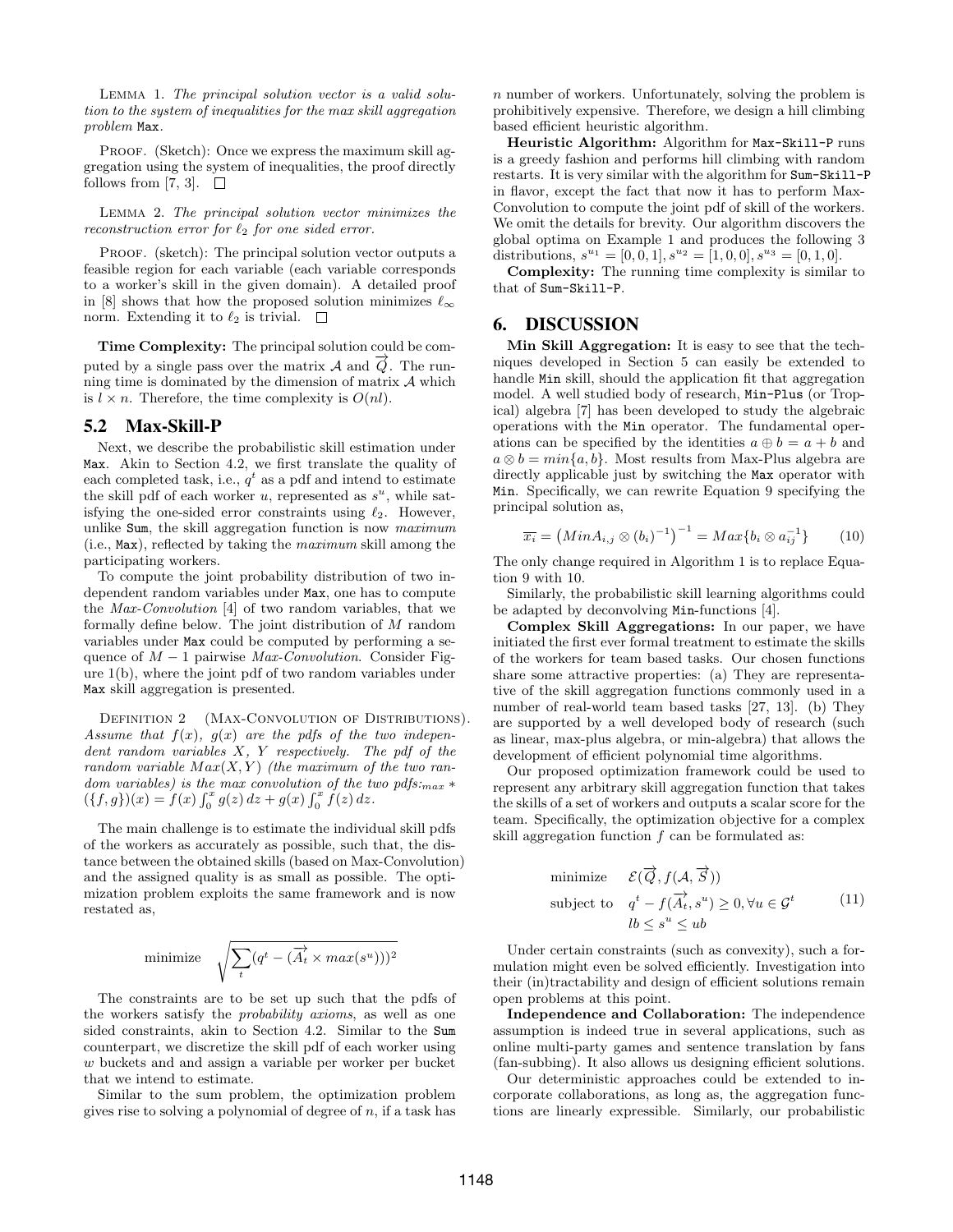algorithms could also be adapted by representing workerdependence with higher order histograms [26] to compute their joint distributions.

In team productivity literature [27, 13], it is known that some individuals act as "multipliers" or "enablers". Similarly, affinity between team members also plays a role. We describe two popular models next.

(1) Additive Factor Model [27, 13]: The skill of a worker is composed of two factors; a baseline skill that the worker exhibits in all tasks, and a constant factor that depends on the team and the task. Thus the same worker could have different levels of performance for each task. If the additive factor is computed through a known function, then it could be added into the model as a constant factor with a unit weight. The problem then becomes finding the baseline skills of the workers, and our algorithms are applicable. (2) Pairwise Affinity Model [27, 13]: Alternatively, the skill of a worker in a task could be computed as the sum of the individual worker and the pairwise affinity that she has with other members of the team. Our model could be extended to handle this scenario through "linearization", where, we add a new variable for each pairwise interaction. Under this, our proposed deterministic algorithms extend. (3) Non-Linear Affinity Models: Notice that both the models described above could be described by a linear function. It is possible to design non-linear affinity functions (such as based on a clique). These scenarios fall under the broader category of complex aggregation functions.

# 7. EXPERIMENTAL EVALUATION

Our development and test environment uses Python 2.7 on a Linux Ubuntu 14.04 machine, with Intel Core i5 2.3 GHz processor and a 6-GB RAM. We use an existing convex optimization package <sup>3</sup> for solving Sum-Skill. All numbers are presented as the average of three runs.

# 7.1 Dataset Descriptions

1) NBA: We collected 317, 371 tuples of NBA scores from 1991-2004 regular season. We pre-process this dataset and generate the worker to task assignment matrix  $A$  by matching players with games. We consider two independent skill dimensions, i) Number of points, ii) Number of Assists where the team skill is the computed by the additive skill model. Our final dataset contains 21000 matches and 1200 players.

Ground truth in NBA dataset: The ground truth consists of the number of points and the number of assists of a player played in a particular game. If a player has played several games (which is really the case always), this gives rise to a distribution, as opposed to a single skill value per worker.

2) DBLP: We use a subset of  $DBLP<sup>4</sup>$  considering the papers that are published from year 2000. We primarily consider authors who publish in database conferences (SIG-MOD, VLDB, CIKM, ICDE, EDBT), in the area of query processing. Each publication is a completed task that is undertaken by a set of authors; we consider the number of citations as its quality. This dataset consists of 20123 publications and 22700 unique authors.

Ground truth in DBLP dataset: Unlike the NBA dataset, there is no ground truth available per worker (i.e., no truth is known about an author's expertise). Therefore, we neither have a skill pdf nor a single skill value per worker. As we describe in Section 7.3, we take up a cross-validation type of approach for evaluation here.

3) Synthetic Dataset: We generate a synthetic dataset for evaluating the scalability of our proposed solutions for the deterministic and probabilistic algorithms. The total number of workers varies between 5000 and 20000 and the total number of tasks varies between 5000 and 250000. The quality vector is an uniform distribution  $[0 - 1]$ .

# 7.2 Implemented Algorithms

Since no prior work has studied the skill estimation problem for team based tasks, we ourselves design multiple baseline solutions for comparative evaluation.

# *7.2.1 Sum Skill*

# Deterministic Algorithms:

(1) BL-Sum-Regression-D: We treat the problem as a multivariate regression problem, with the presence or absence of each individual in a team as the independent variables. The quality of a completed task is the dependent variable. The objective is to learn the co-efficients (skills) of the workers, such that the  $\ell_2$  error between the estimated quality and actual quality is minimized. This is equivalent to solving a least squares regression problem that minimizes  $\mathcal{A} \times \overrightarrow{S}$  –  $\overline{Q}^{\parallel 2}$ . Notice that this baseline does not necessarily satisfy the one sided error constraints.

(2) BL-Sum-Uniform-Avg-D: For each task with quality value  $q<sup>t</sup>$ , we uniformly distribute the skill value among its constituent workers. Thus, any worker  $u$ , who undertake  $t$  receives a skill score  $s^u = \frac{q^t}{|\mathcal{U}'|}$ , where  $|\mathcal{U}'|$  is the set of workers who undertake t. The final skill of  $u$  is calculated by taking the average of her received scores across all the tasks. This baseline does not optimize the error value or satisfy the one sided error constraints.

(3) BL-Sum-Uniform-Min-D: This baseline is similar to the the previous one, except that we choose more conservative assignment of skill for each worker such that the one sided error constraints are fully satisfied. First, we uniformly distribute the obtained quality of each task among its constituent workers. The final skill of  $u$  is calculated by taking the minimum of her received scores across all the tasks she has undertaken.

(4) Sum-Skill-D : Our proposed solution in Section 4.1 is compared with the baseline solutions, whenever appropriate.

Probabilistic Algorithms: To the best of our knowledge, there does not exist a regression based model which treats the independent variables in a probabilistic manner. (1) BL-Sum-Uniform-P: This algorithm is similar to

BL-Sum-Uniform-Avg-D, but produces a pdf per worker at the end. For a task with quality  $q^t$ , we uniformly distribute  $q<sup>t</sup>$  among its constituent workers and generate a discrete pdf per worker, after considering all the tasks she participated. (2) Sum-Skill-P : Our proposed solution in Section 4.2 is compared with the baseline solution, whenever appropriate.

# *7.2.2 Max-Skill*

# Deterministic Algorithms:

(1) BL-Max-D: In this baseline solution, we assume that the quality of a task reflects the skill of only one of the constituent workers. For each task, in step 1, we first choose a worker uniformly at random and assign her skill  $s^u$  as the quality of the task  $q^t$ . Each of the remaining workers u' who

<sup>3</sup> http://cvxopt.org/userguide/solvers.html

<sup>4</sup>http://dblp.uni-trier.de/xml/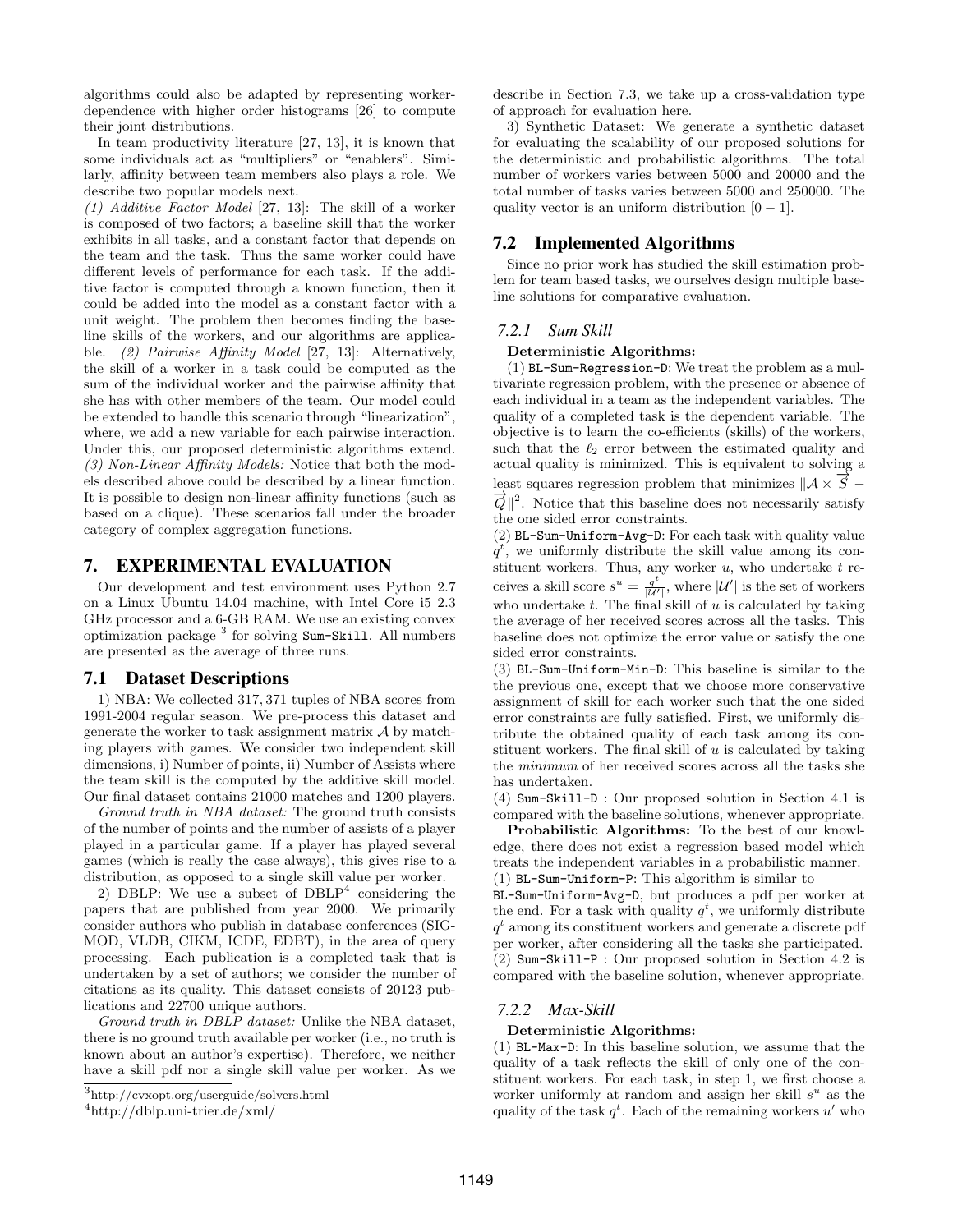undertook the same task receives a  $s^{u'}$  smaller than  $s^u$ , using a uniform random distribution. In step 2, finally these obtained skills are averaged per worker to compute the final skill value.

(2) Max-Skill-D : Our proposed solution in Section 5.1 is compared with the baseline solution, whenever appropriate. Probabilistic Algorithms:

(1) BL-MAX-P: This algorithm is designed in the same spirit as that of BL-MAX-D. The step-1 of this algorithm is similar to its deterministic counterpart; In step 2, instead of averaging the skill of each worker, we generate a pdf.

(2) Max-Skill-P : Our proposed solution in Section 5.2 is compared with the baseline solution, whenever appropriate.

# 7.3 Experimental Analyses Setup

## *7.3.1 Measures & Parameter Setup: Quality*

Deterministic Scenario: We adopt a classical crossvalidation based set up [12] to evaluate our deterministic algorithms. We divide the dataset in train and test and perform 3-fold cross validation. In particular, each record in a test set is a task that is undertaken by a set of workers. For each such worker, we estimate their respective skill considering only the train dataset (those who do not appear in train get a skill of 0). For each task in test set, the ground truth (i.e., the true quality) is the associated quality value. We compare the estimated quality of a task with that of the ground truth for that task.

We compare and contrast different algorithms by presenting average absolute error and normalized relative error. Senting *average assolute error* and *normal*<br>Relative error is computed as  $\frac{\sqrt{\sum_{\forall t} e_t \times e_t}}{\sqrt{\sum_{t} e_t \times e_t}}$  $\frac{\sum \forall t e^t \wedge e_t}{\sum_{\forall t} q^t \times q^t}$ . We present the percentage of tasks in our test set which overestimates the task quality (compared to the ground truth), thus violating the one-sided error constraints (Section 3.2.1).

Probabilistic Scenario: For the probabilistic variant of the NBA dataset, we compute the  $\ell_2$  error between the estimated skill pdfs and that of the ground truth distributions. We measure *relative error* over the test dataset (assuming the evaluated quality of each task in the test set as ground truth). We need to transform the estimated pdf of each worker to a single value by computing expected skill, i.e.,  $Expected Skill(u) = \sum_{w} (Pr(s^u = w) \times w)$  and measuring the  $\ell_2$  error between the actual quality and the expected quality of the tasks.

We discretize the pdfs using  $w$  equi-width histograms (buckets), where each bucket is a skill range. To compute the expected skill of a worker, we consider the upper limit of the skill range per bucket: for example, if the pdf of a worker is  $Pr([0-5]) = .7, Pr([5-10]) = .3$ , then the expected skill is  $.7 \times 5 + .3 \times 10 = .65.$ 

Hill climbing algorithms have many parameters,  $w - #$ buckets to approximate the equi-width pdfs,  $\delta$  - the amount by which we modify the pdfs in each step, and  $\alpha$  - # failed iteration for the convergence of the hill climbing algorithm. Our default set up is  $w = 10$ ,  $\delta = 0.05$ ,  $\lambda = 0.01$  (one sided error threshold),  $\alpha = 1000, \# \text{ random restarts=5.}$ 

# 7.4 Summary of Results

Quality Experiments: Our first set of results (considering relative error) strongly corroborate our hypothesis on the underlying skill aggregation model for a given application - i.e., NBA dataset follows Sum-Skill, whereas, DBLP dataset follows Max-Skill. After this result, we present the rest of the experiments by considering the most appropriate dataset for it (i.e.,NBA for Sum, DBLP for Max). Our deterministic algorithms demonstrate that we consistently outperform all the baseline algorithms (including the regression based one) in minimizing the error value, as well as consistently obeying the one sided error constraints. Same observation holds for the probabilistic algorithms, where Sum-Skill-P and Max-Skill-P significantly outperform their respective baseline counterparts.

Scalability Experiments: For the deterministic scenario, our results indicate that our proposed solutions are scalable. Even when the task assignment matrix is very large, they only take a few minutes to complete. Max-Skill-D is more scalable than Sum-Skill-D. This is consistent with our theoretical analyses in Section 5.1. For the probabilistic scenario, the heuristic algorithms are more efficient than the optimal variants and often converge within few minutes and scale well. For lack of space, we only present a subset of results. The presented results are representative.



Figure 2: Quality and Scalability trade-off: Deterministic/Probabilistic Models

Deterministic/Probabilistic Skill Models: To highlight the tradeoffs between deterministic and probabilistic models, we conduct three experiments. We generate a synthetic dataset where each worker is associated with a skill pdf where we vary the variance for a fixed task assignment matrix. When the variance is low, then the workers are more consistent in their performance across different tasks. When the worker has high variance, her performance might have high deviation from the expected value. The results in Figure 2(a) and Figure 2(b) show that the deterministic variants are preferable for lower variance of worker's skill, while the probabilistic variants are preferable for higher variance. In our third experiment, we calculate the runtime of our deterministic and probabilistic algorithms with varying task size. Unsurprisingly, Figure  $2(c)$  shows that deterministic algorithms are more scalable than probabilistic algorithms. This is quite expected as probabilistic algorithm takes longer time to converge due to greater number of unknowns than its deterministic counterparts.

# 7.5 Qualitative Experiments

#### *7.5.1 Hypothesis Validation*

In this set of experiments, we vary the number of tasks and measure the average relative  $\ell_2$  error of both Sum-Skill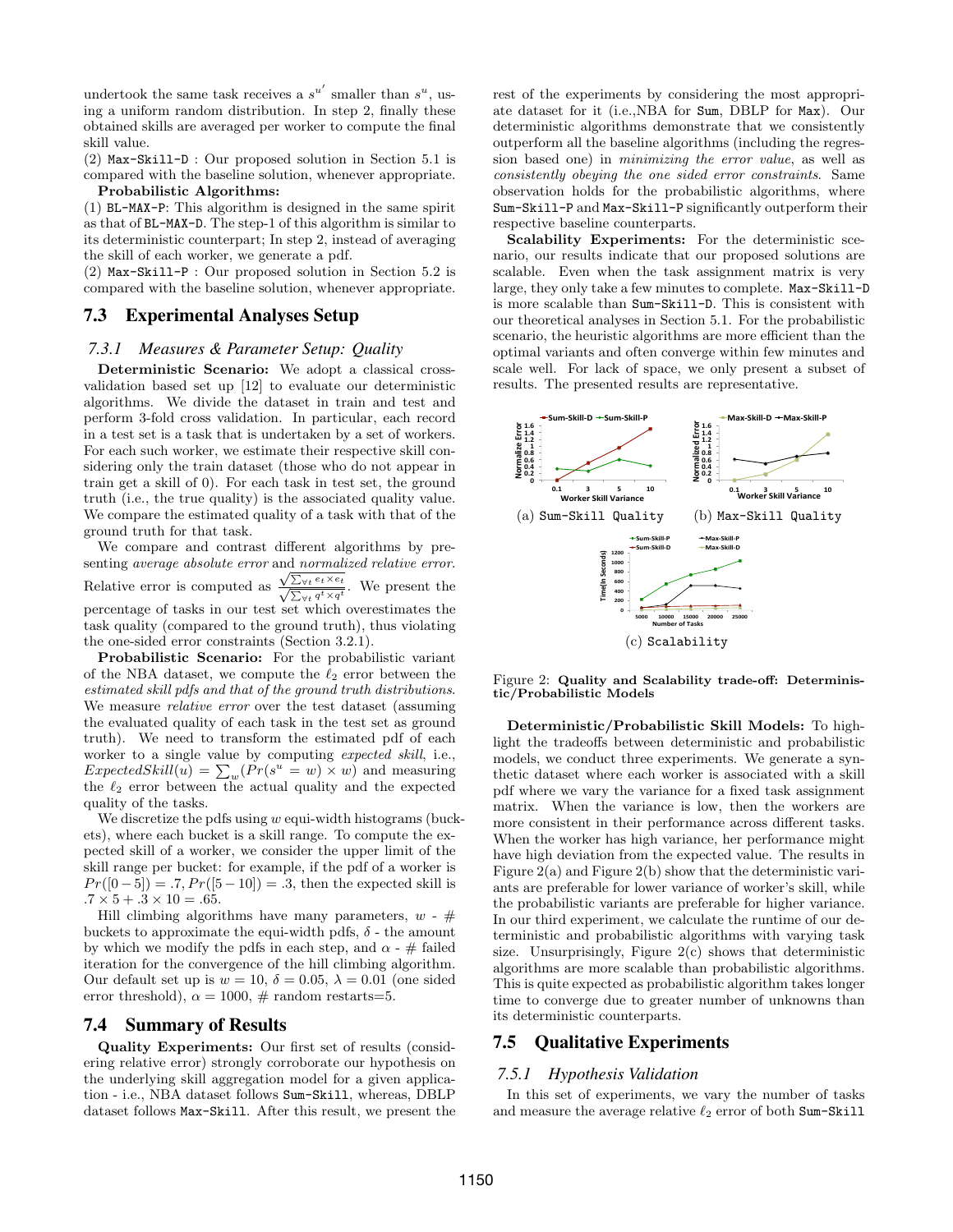and Max-Skill based skill estimation algorithms using both DBLP and NBA dataset. We present these results using Sum-Skill-D and Max-Skill-D algorithms. Figures 3(a) and 3(b) present the results which strongly corroborate our hypothesis: i.e., NBA dataset follows Sum-Skill, ensuring lower error compared to DBLP dataset. On the contrary, Max-Skill is better estimated using DBLP dataset (with smaller error compared to that of NBA). Clearly, in case of Sum-Skill error remains low in NBA dataset, as the training size gets higher where as DBLP dataset did not show any of this pattern. These results show that the formalized skill aggregation functions are indeed appropriate to capture real world applications.



Figure 3: Experiments for hypothesis validation: Average relative  $\ell_2$  error for Sum-Skill-D and Max-Skill-D considering  $\operatorname{NBA}$  and  $\operatorname{DBLP}$  datasets, with varying  $\#$  tasks. For  $\texttt{Sum-Skill-D}$ NBA has significantly lower error, and for Max-Skill-D DBLP dataset outputs smaller relative error.

#### *7.5.2 Sum-Skill*

Here we vary the training dataset size to evaluate our proposed algorithms Sum-Skill-D and Sum-Skill-P.

Normalized Error - Sum-Skill-D : Figure  $4(a)$  presents the results and clearly demonstrates that our proposed algorithm consistently outperforms all the baseline solutions, including the regression based baseline. The error decreases with increasing number of tasks, which corroborates that with increasing training set size, the skill estimation becomes more accurate.

One-sided Error Constraints - Sum-Skill-D : Figure 4(c) clearly demonstrates that our proposed algorithm consistently outperforms the three other baselines in one sided error constraints. BL-Sum-Uniform-Avg-D heavily overestimates workers' skill. BL-Sum-Uniform-Min-D is the best baseline, as it is designed to obey such constraints. Same observation holds for Sum-Skill-P and BL-Sum-Uniform-P.

Normalized Error - Sum-Skill-P : We present the normalized error of our proposed solution with that of the baseline algorithm, BL-Sum-Uniform-P. Figure 4(b) corroborates that Sum-Skill-P is significantly more accurate.

Normalized Error -Sum-Skill-D vs Sum-Skill-P : Figure 4(d) presents the comparison between them. Although Sum-Skill-D performs better, Sum-Skill-P provides more granular information on worker's skill.

#### *7.5.3 Max-Skill*

We use the DLBP dataset to perform further experiments on Max-Skill. We vary the number of tasks and measure the average absolute  $\ell_2$  error.

Figure 5(a) shows that Max-Skill-D outperforms BL-Max-D algorithm. With increasing training set, the algorithm learns better, hence the error of Max-Skill-D decreases. Figure 5(b) shows that Max-Skill-P outperforms the probabilistic baseline BL-Max-P consistently. However, error varies with the

task size using Max-Skill-P , because the algorithm cannot always find the global optima. Figure  $5(c)$  shows the comparison between Max-Skill-D and Max-Skill-P. We observe that Max-Skill-D performs better for larger training data. However, Max-Skill-P provides the distribution of worker skill which can be of importance for a particular application.

## 7.6 Scalability Experiments

## *7.6.1 Deterministic Estimation: Sum and Max Skill*

For the deterministic scenario, we vary number of workers, tasks, workers/task, and domains. Our run-time experiments have the following default settings:  $\#$ workers=5000,  $\#$ tasks=10000,  $\#$ workers/task=10,  $\#$ domains= 1.

Varying Number of Tasks: We vary the number of tasks in this experiment. Figure  $6(a)$  shows that both Sum-Skill-D and Max-Skill-D scale well with increasing number of tasks. Quite unsurprisingly, the latter outperforms the former algorithm scalability-wise. This result is expected and is consistent with our theoretical analyses of the algorithms.

Varying Number of Workers: Our observation here is akin to the previous experiment. Both algorithms scale well. Figure 6(b) shows the result.

Varying Number of (Workers/Task): The objective of this experiment is to observe the influence of the number of workers per task in the running time analyses. From figure  $6(c)$ , it is apparent that while Max-Skill-D scales very well due to its linear time complexity. However, Sum-Skill-D also performs reasonably with larger data size.

Varying Number of Domains: In this experiment, we vary number of domains and measure the scalability of the proposed algorithms. Figure 6(d) presents the results and demonstrates that our proposed solutions are scalable.

#### *7.6.2 Probabilistic Estimation: Sum and Max Skill*

For the probabilistic skill, for brevity, we only present a subset of results. As stated before, we vary the parameters that influence the efficiency of the hill climbing algorithms.

Varying  $w$  - Max: As we increase the number of skill buckets, the number of unknown to solve increases, hence it takes longer to converge. Figure 7(a) demonstrates that  $Max-Skill-P scales$  well with varying  $w$  for five different size datasets. Sum-Skill-P takes about 60% more time than Max-Skill-P as the joint pdf has larger ranges (e.g., two pdfs in the range of  $[0−15]$  gives a joint pdf between  $[0-30]$ for sum, whereas, it is still  $[0-15]$  for max) for sum, thereby requiring more computations. Although efficiency decreases with increasing  $w$ , but we get the distribution of worker skill with more granularity.

**Varying**  $\delta$  **- Sum:** With higher step size  $(\delta)$  in the hill climbing, the algorithm converges faster but with lower accuracy. Sum-Skill-P results are presented in Figure 7(b). Max-Skill-P has similar trend, but takes about 60% less time. We omit the chart for brevity.

Varying  $#$  failed iterations  $\alpha$  - Sum: This parameter  $\alpha$  dictates after how many failed iterations a random restart takes place inside the hill climbing algorithms. Figure  $7(c)$ shows that our solution scales well with increasing  $\alpha$ . As usual, Max-Skill-P takes about 60% less time always.

**Parameter Tuning:** This is evident from Figure  $7(a)$ ,  $7(b)$ and  $7(c)$  that with the increase of w and  $\alpha$  and decrease of δ, latency will be higher. However, high value of w and  $\alpha$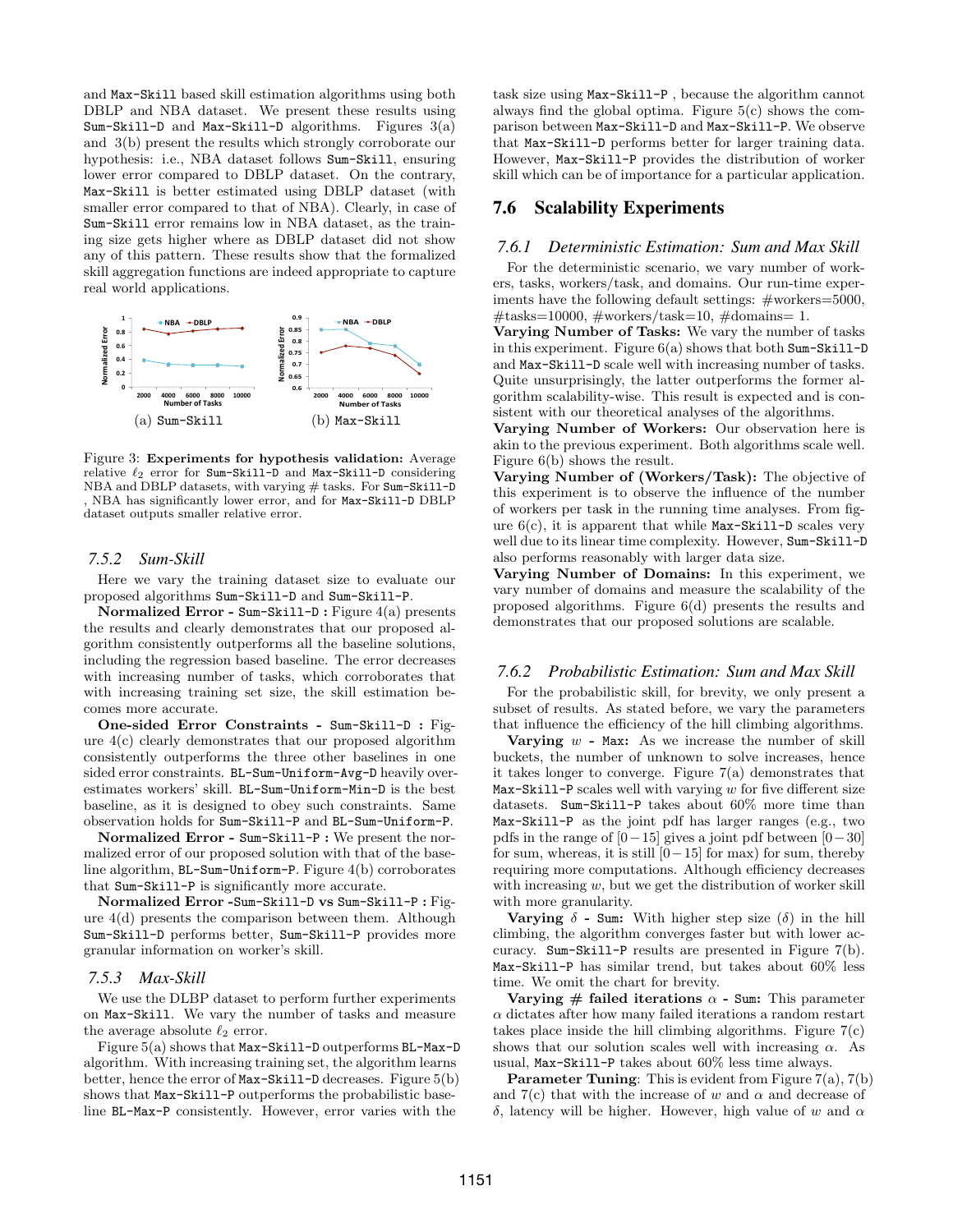

Figure 4: Experiments to validate Sum-Skill aggregation: These results clearly demonstrate the our solutions consistently outperform the baseline for both the measures we present in the Y -axis. The underlying dataset that is used is NBA.



Figure 5: Experiments to validate Max-Skill aggregation : In these experiments, we compute the average error by varying the number of tasks. Clearly, our proposed solutions Max-Skill-D outperforms the baseline algorithm BL-Max-D and Max-Skill-P outperforms BL-Max-P. The underlying dataset is DBLP.

and low value of  $\delta$  ensure better results in terms of quality. Additionally, with higher  $#$  random restart, the solutions likely get better qualitatively, although the running time also increases (1.1 minute per restart on an average). With smaller  $\lambda$  (one sided error threshold), we get solutions that better satisfy the one-sided error constraint, but that improvement comes with an increasing computation time. Clearly, we need to consider trade-offs while choosing these parameter values. Empirically, with  $w = 10$ ,  $\delta = 0.05$ ,  $\lambda = 0.01, \ \alpha = 1000, \ \# \ \text{random restarts=5}, \ \text{we get the best}$ trade-off between quality and scalability.

## 8. RELATED WORK

While no prior work has solved skill estimation problem for team based tasks, we present existing work that are tangentially related.

Team Formation: A tangential problem is the team formation problem [23, 30]. Formation of team considering a social network is first studied in [23, 1, 2]. The objective of these body of work is to form a team of experts to solve a particular task, which assumes that the skill of the experts are known and given as inputs. On the contrary, we intend to estimate the skill of the workers by investigating the quality of the completed tasks they have undertaken. No prior work, however, studies any formalism or solution to estimate worker's skill for team based tasks.

Skill Estimation in Micro-task based Crowdsourcing: Crowdsourcing has gained significant traction in the research community for solving problems, such as, image tagging, annotating labels, or looking up addresses of people [21]. These applications are primarily designed on microtasks, where the task is completed by an individual at its entirety (e.g., a worker tags an image all by herself). While skill estimation or evaluating the quality of the workers in crowdsourcing has gained recent research attention [14, 22, 17], the focus is entirely on micro-task based applications. We however consider team based tasks [20, 28].

Disaggregation Methods: Disaggregation methods are studied to dis-aggregate weather data to find hourly rainfall, temperature, or wind speed from daily maxima or minima [10, 11]. These methods do not lend any extension to solve our problem either, as their dis-aggregation happens "locally", i.e., per day, as opposed to our problem, where a worker can undertake many tasks and the skill estimation must consider all of them to minimize the error.

Regression Based Models: The Sum-skill problem bears resemblance with the *least square regression* [12] that we consider as a baseline, without having to satisfy the onesided error constraints. Quantile regression [12] models the relationship between the independent variables and the conditional quantile of the dependent variable. Maximum quantile regression will learn the relationship between the maximum value of the dependent variable given the independent variables. Unlike that, our Max aggregation problem intends to learn the dependent variable which is the maximum of the independent variables. These are fundamentally different.

# 9. CONCLUSION

We initiate the study of estimating skill of the individual workers in team based tasks for various applications. We formalize it as an optimization problem considering multiple skill aggregation functions, where skill of a worker is either deterministic or a probability distribution. We propose principled solutions to all the studied variants of the problem and provide in-depth analyses. We run a comprehensive set of experiments considering two real world datasets that demonstrate the effectiveness of our proposed skill estimation algo-